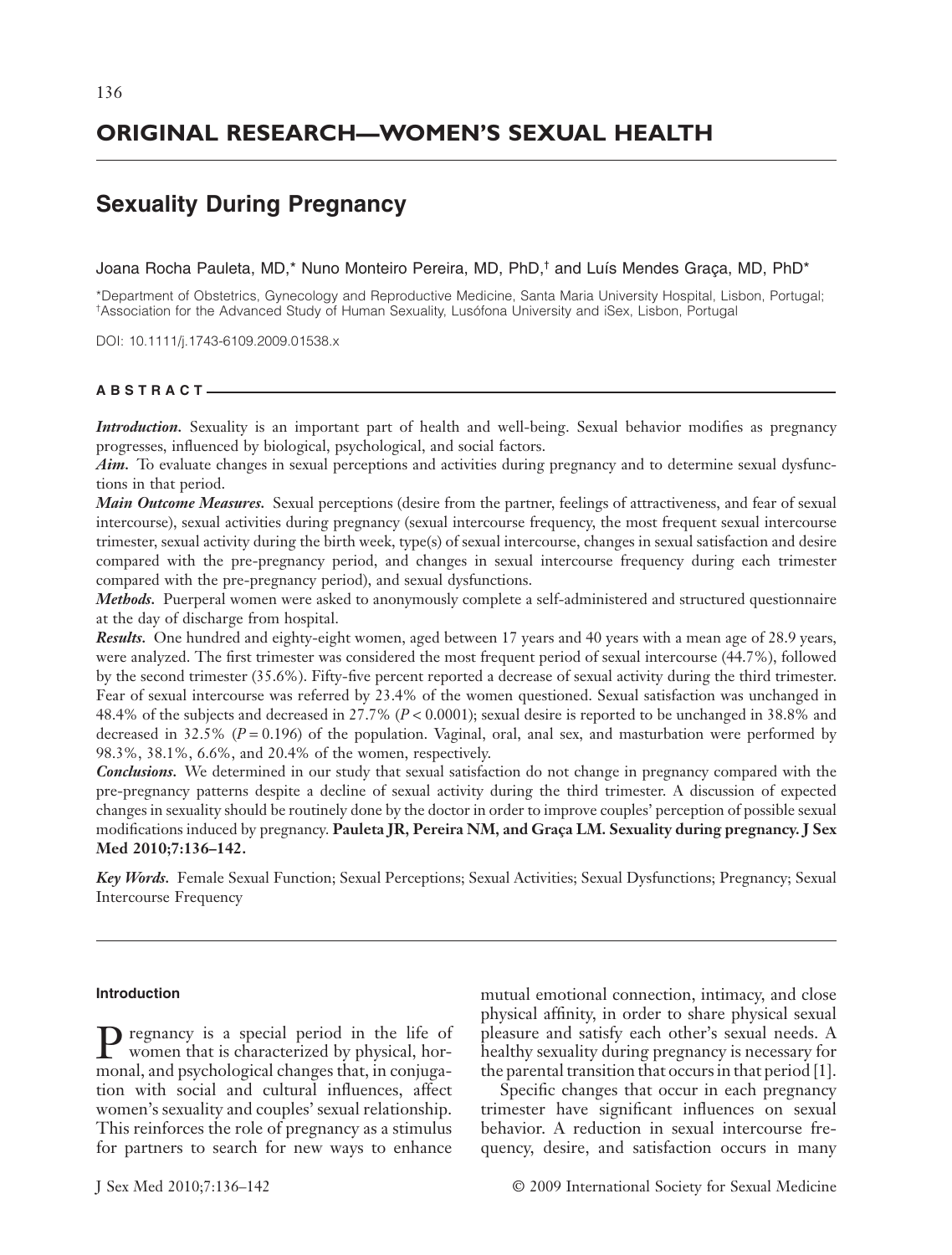women as pregnancy progresses, particularly during the third trimester, compared with prepregnancy [2–11]. There are numerous physical and psychological factors that may justify this [12,13]. Hormonal changes (increased estrogen, progesterone, and prolactine) cause nausea and breast tenderness, which, in addition to fatigue, exhaustion, and anxiety, may contribute to general feebleness and difficulty to become aroused. As sexual desire and arousal influence sexual satisfaction [14] and intercourse frequency, it is understandable that sexual practices decreased. Moreover, self-consciousness about a growing girth leads to a gradual change in a pregnant woman's self-image that influence her selfconfidence, while posing physical limitations to perform some sexual positions. Length of intercourse and ability to experience orgasm decrease during the later phases of pregnancy compared with pre-pregnancy, and dyspareunia increases significantly throughout pregnancy [4]. Both the women and their partners have concerns regarding complications in the pregnancy as a result of sexual intercourse [2–4].

# *Aim*

The objective of this study is to evaluate the sexual patterns (perceptions, activities, and dysfunctions) during pregnancy and to assess changes in sexual desire, satisfaction, and frequency compared with the pre-pregnancy period.

#### **Methods**

#### *Design and Data Collection*

A descriptive and quantitative study was conducted in our department between July and September 2008. The study was approved by the committee of ethics. Women whose birth occurred in our department were informed about the purpose of the study and were invited to participate voluntarily. We gathered the data using an anonymous written questionnaire that was given at the day of discharge from the hospital. We performed a pilot study on 15 puerperal women prior to the beginning of the research to ensure understanding of the questions and participation. The majority of women refused to answer the question about the duration of sexual intercourse and to specify oral sex as cunnilingus or fellatio. Then, we developed the final version of the questionnaire without these questions and we decided to not discriminate if oral sex was performed by man or woman. The

questionnaire was filled by each of the puerperal women and we have assured confidentiality. Women whose sexual partners lived away from them, human immunodeficiency virus (HIV) seropositive women, and women that had obstetric conditions that imposed a long period of sexual abstinence (placenta previa, multiple pregnancy, cervical incompetence, and risk of premature labor) were excluded from the study.

## *Details of the Questionnaire*

The questionnaire included two sections. The first section is composed by questions about sociodemographic aspects: age, ethnic group and education of the couple; marital status; parity; nationality, and religion of women. The second section included questions concerning sexual perceptions and activities during pregnancy: feeling less sexual desire from the sexual partner (yes or no); feeling less attractive or sensual (yes or no); feeling fear of sexual intercourse (yes or no); mean of sexual intercourse frequency during the whole pregnancy period  $(\leq 1$  time a month; 2–3 times a month; 1 time a week; 2–3 times a week; 4–7 times a week); the most (more) frequent sexual intercourse trimester(s); sexual intercourse frequency in each trimester (first, second, and third) compared with the pre-pregnancy period (increased, decreased, or unchanged); sexual satisfaction and sexual desire compared with the pre-pregnancy period (increased, decreased, or unchanged); type(s) of sexual intercourse performed (anal, vaginal, oral, and masturbation—one or more choices are possible); sexual activity during the third trimester (yes or no) and during the birth week (yes or no); sexual dysfunctions (lower desire, dyspareunia, anorgasmy, difficulty in lubrication—one or more options are possible); need to talk about sexuality with doctors (yes or no); and next 6 months perspective about sexual activity (increased, decreased or unchanged). All questions were closed ended, except the question about feeling of fear during sexual activity that is open ended and in which we asked respondents to specify.

Statistical analysis was performed using the chisquare test. Statistical significance was considered as  $P < 0.05$ .

# *Main Outcome Measures*

The main outcome measures are sexual perceptions (desire from the partner, feeling less attractive or sensual, and fear of sexual intercourse) and sexual activities during pregnancy (mean of sexual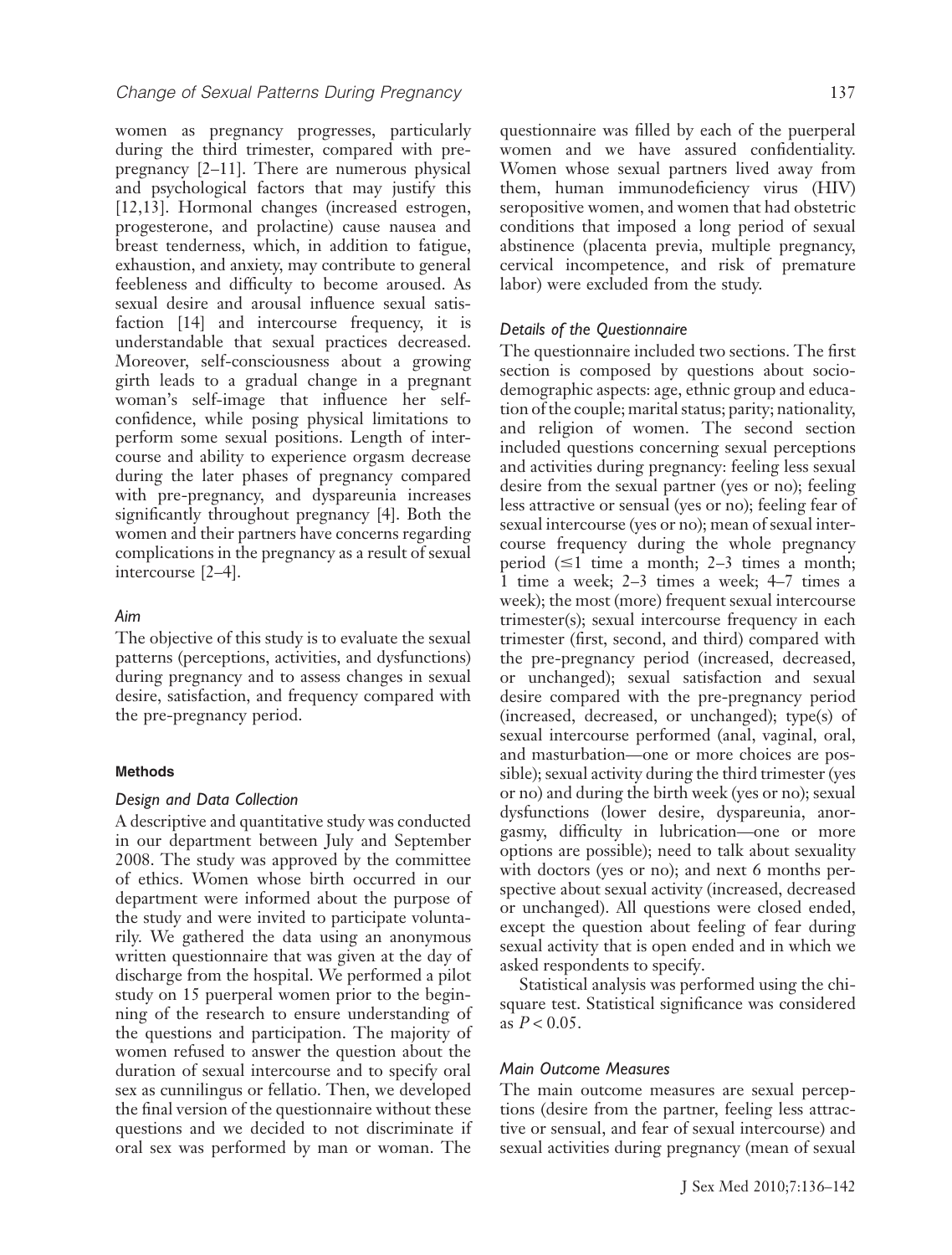**Table 1** Demographic characteristics

|                                | $N = 188$   |
|--------------------------------|-------------|
| Women age (years); mean (SD)   | 28.9 (5.68) |
| Partner age (years); mean (SD) | 31.4 (6.65) |
| Women ethnic group, N (%)      |             |
| White                          | 155 (82.5)  |
| <b>Black</b>                   | 24 (12.8)   |
| Asian                          | 2(1.1)      |
| No answer                      | 7(3.7)      |
| Partner ethnic group, N (%)    |             |
| White                          | 157 (83.5)  |
| <b>Black</b>                   | 21 (11.2)   |
| Asian                          | 1(0.59)     |
| No answer                      | 9(4.8)      |
| Women education, N (%)         |             |
| Primary school                 | 20 (10.6)   |
| High school                    | 93 (49.5)   |
| University                     | 60 (31.9)   |
| Master/graduate                | 9(4.8)      |
| No answer                      | 6(3.2)      |
| Partner education, N (%)       |             |
| Primary school                 | 37 (19.7)   |
| High school                    | 91 (48.4)   |
| University                     | 43 (22.9)   |
| Master/graduate                | 8(4.3)      |
| No answer                      | 9(4.8)      |
| Marital status, N (%)          |             |
| Marital relation               | 138 (73.4)  |
| Single                         | 44 (23.4)   |
| Divorced                       | 4(2.1)      |
| No answer                      | 2(1.1)      |
| Para, N (%)                    |             |
| 1                              |             |
| $\overline{2}$                 | 108 (57.4)  |
| $\geq 3$                       | 63 (33.5)   |
|                                | 15(8.0)     |
| No answer                      | 2(1.1)      |
| Women religion, N (%)          |             |
| Christian                      | 158 (84.0)  |
| Muslim                         | 3(1.6)      |
| Hindu                          | 1(0.5)      |
| Agnostic                       | 3(1.6)      |
| Other                          | 14 (7.5)    |
| No answer                      | 9(4.8)      |
| Women nationality, N (%)       |             |
| Portugal                       | 161 (85.6)  |
| Cape Verde                     | 6(3.2)      |
| Angola                         | 5(2.7)      |
| Brazil                         | 7(3.7)      |
| Guine-Bissau                   | 2(1.0)      |
| Albania                        | 1(0.5)      |
| No answer                      | 6(3.2)      |

SD = standard deviation.

intercourse frequency, the most frequent sexual intercourse trimester, type(s) of sexual intercourse performed, sexual activity during the third trimester and during the birth week, changes of sexual satisfaction and sexual desire compared with the pre-pregnancy period, and changes of sexual intercourse frequency during each trimester compared with the pre-pregnancy period). We also analyzed sexual dysfunctions, need to talk with doctors about sexuality, and 6 months perspective about changes in sexual activity.

# **Results**

A total of 194 women were enrolled in the study. Six women were excluded: one was HIV seropositive, one had placenta previa, one lived away from her husband, one had a twin pregnancy with risk of premature labor, and two women had a risk of premature labor. One hundred and eighty-eight women, aged between 17 years and 40 years with a mean age of 28.9 years, were analyzed. Table 1 shows the demographic data of women and their sexual partners. One hundred and eight women (57.4) had their first child. Nearly all (93.6%) said that their pregnancy was desired, but 27.1% stated that the pregnancy was not planned. Forty-nine patients (26.1%) had a previous abortion.

Forty-four (23.4%) women reported fear of sexual intercourse: 18 revealed fear of "harming the baby," 11 of miscarriage, 4 of dyspareunia, 2 of preterm labor, and 2 were concerned about their partner's worry. Seven women did not explain their concerns regarding sexual intercourse. Feeling less sexual desire from partners during pregnancy compared with pre-pregnancy was reported by 46 women (24.5%). Feeling less attractive or sensual during the pregnancy period was stated by 78 women (41.5%). Results are summarized in Table 2.

As showed in Table 3, sexual activity decreased significantly throughout pregnancy. The first trimester was considered the most frequent period of sexual intercourse (44.7%), followed by the second trimester (35.6%). Table 4 lists changes in sexual activities during pregnancy compared with the period prior to pregnancy. Many women reported a constancy in sexual activities during the first and second trimesters (46.8% and 50.5%, respectively), and a decrease during the third trimester (55.3%). There were no statistical differences between the first and second trimesters; however, statistical differences were evident between the second and third trimesters, and between first and third trimesters in all analyzed parameters (Table 5).

**Table 2** Psychological changes and beliefs of women during pregnancy

|                                                     | Yes       | No         | No answer |
|-----------------------------------------------------|-----------|------------|-----------|
| Fear of sexual intercourse.<br>N(% )                | 44 (23.4) | 143 (76.1) | 1(0.5)    |
| Feeling less sexual desire<br>from partner, $N$ (%) | 46 (24.5) | 141 (75.0) | 1(0.5)    |
| Feeling less sensual/<br>attractive, N (%)          | 78 (41.5) | 107 (56.9) | 3(1.6)    |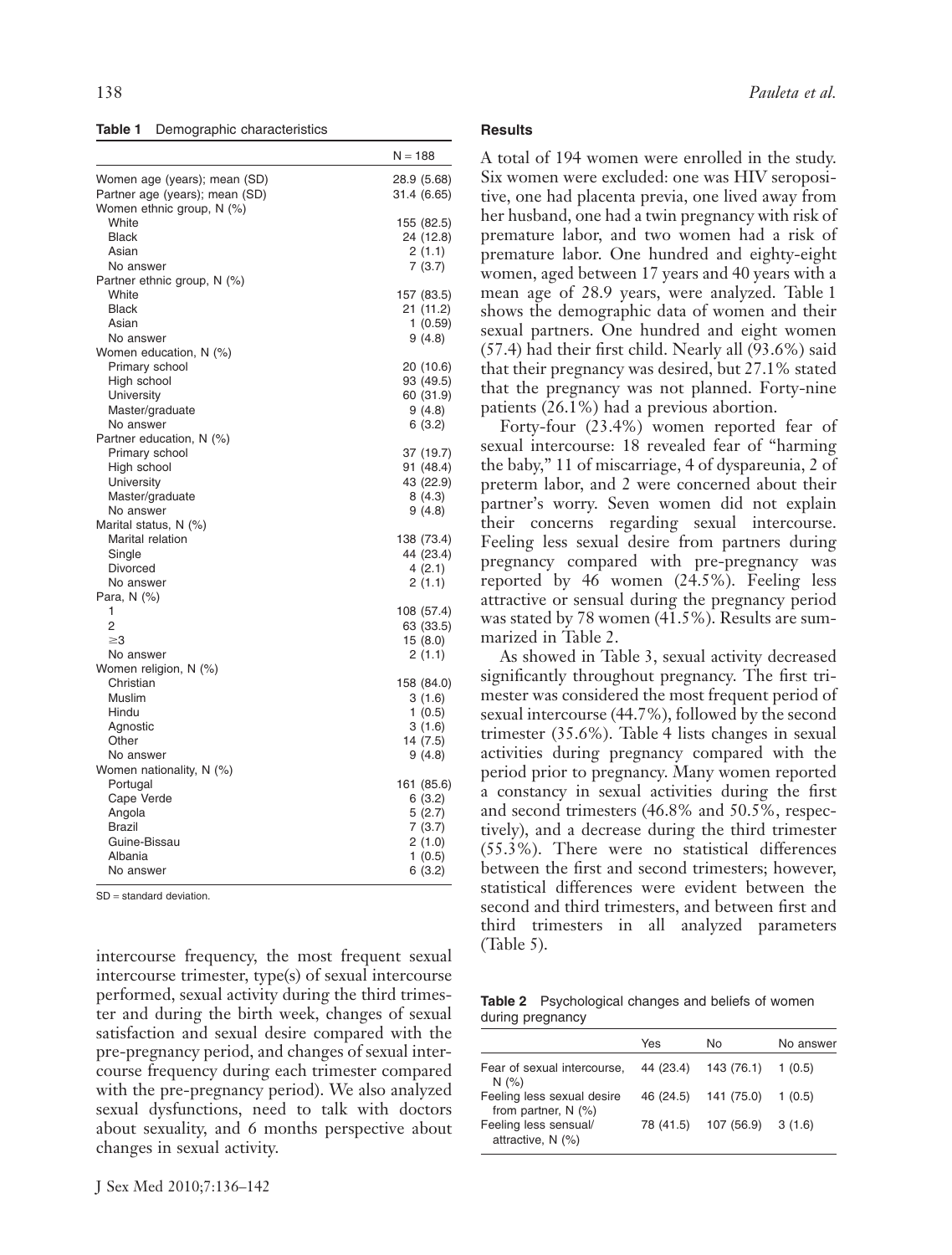Sexual satisfaction was unchanged in 48.4% and **Table 5** Changes in sexual activities during pregnancy decreased in  $27.7\%$  ( $P < 0.0001$ ), and sexual desire is reported to be unchanged in 38.8% and decreased in  $32.5\%$  ( $P = 0.196$ ) compared with the pre-pregnancy period.

Eighty percent of respondents reported sexual activities during the third trimester, but 61.0% did not engage in any type of sexual intercourse during the birth week.

Data regarding the types of sexual activity performed during pregnancy are shown in Table 6. Seven women did not answer the question. Among the respondents, three did not engage in vaginal intercourse during pregnancy. However, two of these women had oral sex and one had oral sex and masturbation. Oral and anal intercourse were performed by 38.1% and 6.6% of the women, respectively.

Only 182 women answered the question about mean sexual intercourse frequency during pregnancy. The results are listed in Table 7. Among the respondents, 32.4% reported having sex once a week, and 25.8% reported having sex two to three times a week.

In respect to sexual dysfunctions, lower desire was reported by 20 (10.9%) women, dyspareunia by 18 (9.8%) women, anorgasmy by 12 (6.6%) women, and difficulty in lubrication by 8 (4.4%) women. One hundred and thirty-eight (75.4%) respondents did not complain about sexual dysfunctions. Five women did not answer the question.

Of 180 respondents, 160 (88.9%) said that they do not need to talk about sexuality with their doctors. In relation to the next 6 months after delivery, 109 (60.6%) women stated that their

**Table 3** Trimester(s) in which sexual intercourse was more frequent

|                             | N(% )     |
|-----------------------------|-----------|
| First trimester             | 84 (44.7) |
| First and second trimesters | 7(3.7)    |
| Second trimester            | 67 (35.6) |
| Second and third trimesters | 2(1.1)    |
| Third trimester             | 19(10.1)  |
| No answer                   | 9(4.8)    |

|                             | Increased | Decreased Unchanged |        |
|-----------------------------|-----------|---------------------|--------|
| First vs. second trimesters | 0.60      | 0.095               | 0.47   |
| Second vs. third trimesters | 0.009     | 0.0000              | 0.0000 |
| First vs. third trimesters  | 0.0365    | 0.0000              | 0.0000 |

**Table 6** Type(s) of sexual activity during pregnancy (one or more choices)

|                     | N(% )      |
|---------------------|------------|
| Anal intercourse    | 12(6.6)    |
| Vaginal intercourse | 178 (98.3) |
| Oral intercourse    | 69 (38.1)  |
| Masturbation        | 37(20.4)   |

**Table 7** Sexual intercourse frequency during pregnancy

|                       | N(% )     |
|-----------------------|-----------|
| $\leq$ 1 time a month | 29(15.9)  |
| 2-3 times a month     | 35(19.2)  |
| 1 time a week         | 59 (32.4) |
| 2-3 times a week      | 47 (25.8) |
| 4-7 times a week      | 12(6.6)   |
|                       |           |

sexual activity will not change, 40 (22.2%) stated that it will decrease, and 31 (17.2%) referred a possible increase in their performance compared with pre-pregnancy. Eight women did not answer this question.

## **Discussion**

Our findings indicate a substantial decrease in the frequency of sexual intercourse throughout pregnancy. These results are consonant with other authors [2–11,15].

The majority of women referred no change in sexual activities in the first or second trimesters (46.8% and 50.5%, respectively). In a metaanalysis of 59 studies, von Sydow demonstrated that coital frequency did not change or changed only slightly in the first trimester and it was quite variable in the second [16].

Although 80.1% reported engaging in sexual intercourse during the third trimester, it was considered the most frequent trimester of sexual

**Table 4** Changes of sexual functions during pregnancy compared with pre-pregnancy, N (%)

|                                         | Increased | Decreased  | Unchanged | No answer |
|-----------------------------------------|-----------|------------|-----------|-----------|
| Sexual activity during first trimester  | 33 (17.5) | 54 (28.7)  | 88 (46.8) | 13(6.9)   |
| Sexual activity during second trimester | 37 (19.7) | 40(21.3)   | 95(50.5)  | 16(8.5)   |
| Sexual activity during third trimester  | 19(10.1)  | 104 (55.3) | 49(26.1)  | 16(8.5)   |
| Sexual satisfaction                     | 28 (14.9) | 52(27.7)   | 91(48.4)  | 17(9.0)   |
| Sexual desire                           | 42 (22.3) | 61 (32.5)  | 73 (38.8) | 12(6.4)   |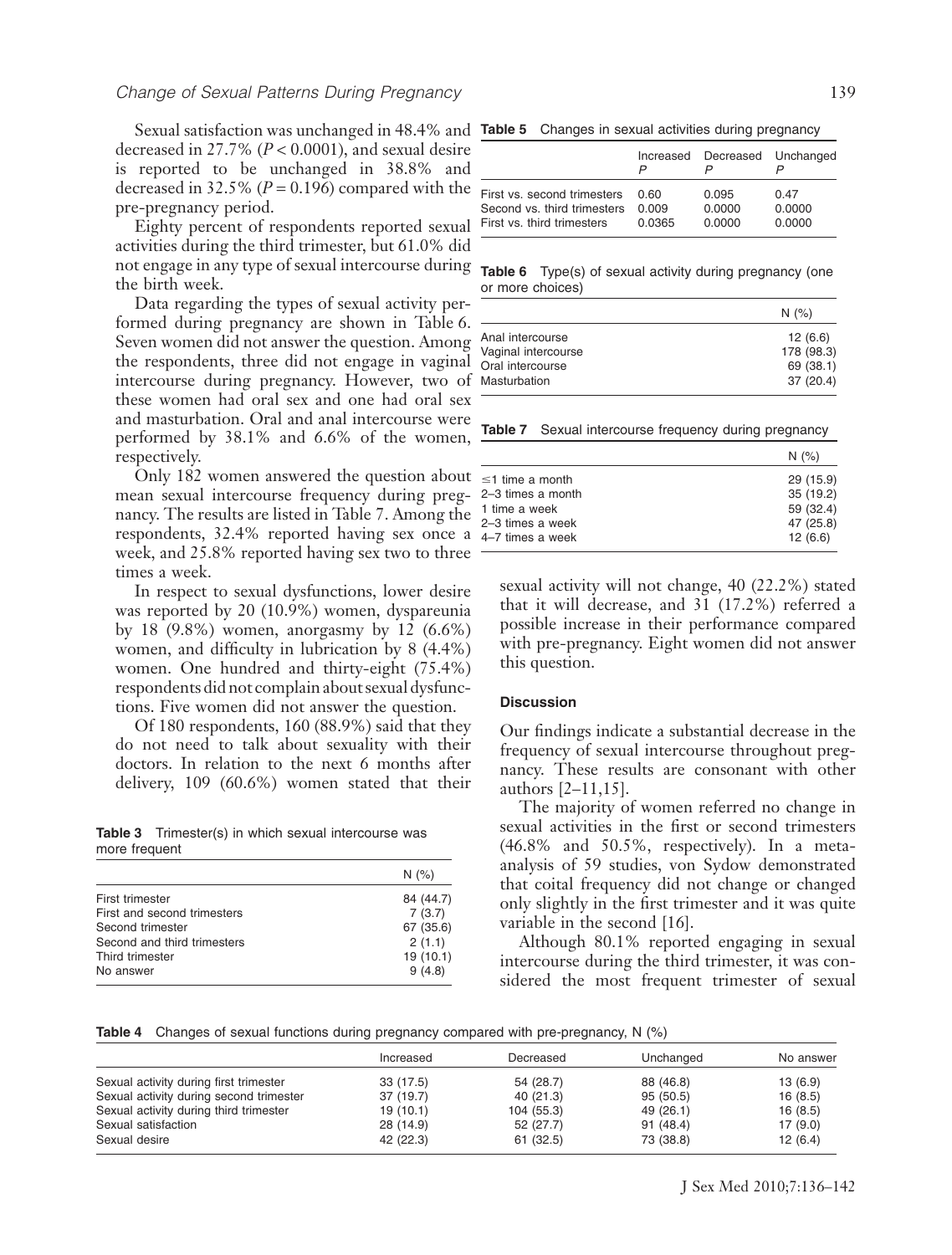intercourse only by 10.1%. Moreover, we found decreased sexual activities in 55.3% of the women during this trimester compared with prepregnancy. It is interesting to note that 38.9% continued engaging in sexual intercourse during the birth week. Coitus late in pregnancy is not related to bacterial vaginosis [17], and does not increase preterm labor, premature rupture of membranes, low birthweight, or perinatal death [18–20]. Sexual positions, such as woman on top, side by side, or rear entry, were used more frequently as pregnancy progresses [2,4,15,21].

Eryilmaz et al. pointed some reasons that may explain the decrease of sexual frequency during pregnancy as exhaustion, fatigue, fear of harming the fetus, causing abortion, inducing preterm labor, and waning of sexual desire. They also reported a positive correlation between changes in sexual life during pregnancy and the duration of marriage, educational level, and parity [12].

Three women did not engage in vaginal intercourse, however, performed other types of sexual activities. These women did not complain about fear of sex or sexual dysfunctions. In a Spanish population [21], 14% of the women practiced masturbation during pregnancy. Our results are similar (20.4%), but very different from an Iranian population [15] where only 6% reported this type of sexual activity. We cannot discard the social, cultural, and religious influences on the analysis of this fact.

Fear of sexual intercourse was referred by 23.4% of the women. As pointed by other studies [2,15,22], our results indicated that women often fear that sexual intercourse might harm the fetus, induce miscarriage, or premature birth, although our results were less expressive. Interestingly, some women were said to fear sexual intercourse because of partners' worry and because they were afraid to have dyspareunia. Gökyildiz et al. found that fear of intercourse was experienced throughout pregnancy, particularly in the third trimester [4]. Cultural factors and inadequate knowledge influence attitudes toward and fears of intercourse. In a study performed in Pakistan [22] and Nigeria [23] women were convinced that sexual intercourse during pregnancy widens the vagina and facilitates labor, and in a study realized in Iran [15] women pointed fear of causing rupture of the female fetus hymen or fetal blindness. Fok et al., in a study of 298 Chinese pregnant women, reported that over 80% of women and their partners worried about the adverse effects of sexual activity on the fetus [6].

Changes in the body image developed as pregnancy progresses. This change has an important influence on women's perception of pregnancy and sexuality. Pauls et al. reported an impairment in body image in pregnant women, although it did not significantly change during the pregnancy period [11]. In our study, 41.5% of the women felt less attractive. However, 75% did not report diminished sexual interest from their partner.

Bogren [7] found that sexual satisfaction declined during pregnancy, 35%, 30%, and 56% in the first, second, and third trimesters, respectively. We did not analyze this parameter over time, although 27.7% referred a decrease in sexual satisfaction compared with the period before pregnancy. In our study, sexual desire was described to be maintained (38.8%) or declined (32.5%). Other authors have reported a more significant decrease in sexual desire. Shojaa et al. [15] found a reduction in 73% of the 51 women studied, and Bartellas et al. [2] found a reduction in 58% of the 141 analyzed women.

Erol et al., who analyzed 589 healthy women, demonstrated that decrease in sexual function and sexual desire, most commonly found in the third trimester, was not associated with lower androgen hormone (testosterone, dehydroepiandrosterone sulphate, free testosterone) levels [24].

Concerning sexual dysfunctions, almost onequarter of women reported sexual dysfunctions, such as low desire, dyspareunia, anorgasmy, and difficulty in lubrication; many complained of more than one sexual dysfunction. However, only 11.1% of women felt the necessity to discuss sexuality with their doctors. As Bartellas et al. found, the majority of women was not always comfortable raising this topic with doctors [2].

Our population seems to have good expectations about their sexual lives during the first 6 months postpartum, although published data suggest a decrease in sexual life [8–11,25–29], especially in women who were breastfeeding [30]. In a review, Reamy and White pointed some reasons to explain it: episiotomy discomfort, fatigue, vaginal bleeding, discharge, dyspareunia, decreased lubrication, fear of awakening the baby or not hearing him/her, fear of injury, and decreased sense of attractiveness [31]. An increase in sexual dysfunctions during the postpartum period compared with pre-pregnancy is also described [26,31,32]. Mostly, dyspareunia occurs in women with assisted (vacuum extraction or forceps) vaginal deliveries [33,34], particularly if they had an episiotomy, perineal lacerations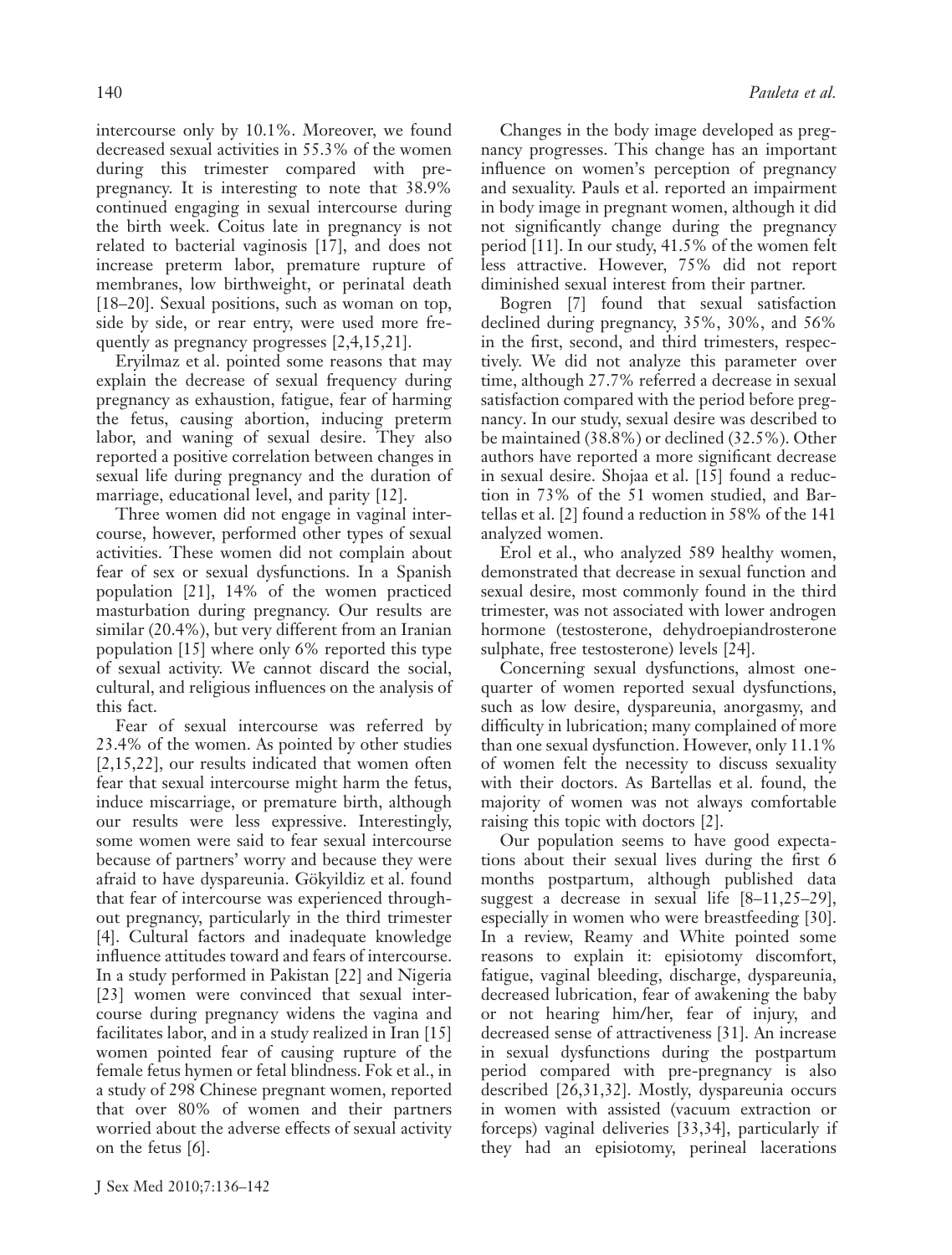[33,35], or anal sphincter lacerations [29]. There is a positive correlation between dyspareunia and perineal lacerations degree [33]. Despite these results, overall sexual dysfunction of men was not affected by their partners' parity and mode of delivery [36].

There are some limitations in our study. We only assessed sexual activities among women who participate voluntarily in the study, and many women refused to enroll. People are not used to talk about their sexual lives, and many taboos persist in our population, which are evidenced by the number of women who did not answer some questions of the questionnaire. In the question about the types of sexual activities, we decided not to specify whether oral sex was performed by man or woman, as we felt that our population was not prepared to answer this question, based on negative feedback from the pilot study. As most sexuality researchers, another limitation of our study is the fact that the data were self-reported and we did not confirm the information with partners. Moreover, some bias could be found as it is a retrospective study and we did not use a validated questionnaire.

As Basson explained, many interpersonal, personal, psychological, and biological factors cause sexual dysfunctions [37]. A lot of these factors change inevitably during pregnancy, explaining the rise of sexual dysfunction as pregnancy progresses. Changes in couple relationship, marital adjustment, developing a parental relation or consolidating a previous one, planned/ unplanned and desired/undesired pregnancy, first pregnancy, history of previous pregnancies or abortions, physical and hormonal changes that can promote low self-image, mood instability, difficulty and discomfort in performing vaginal sex, modifications on neurotransmitters' concentrations, and so on may all influence the sexual life of the couple in pregnancy.

Doctors play an important role and should counsel all couples during prenatal care and pregnancy follow up. They should inform that physiological and hormonal changes may promote fluctuations in sexual desire and satisfaction, and, consequently, in sexual performance, as we know that couples who are experiencing sexual problems are more likely to discontinue sexual activity. Also, it is essential to reassure that sex is safe in healthy pregnancies and could be done until the end of that period, and that it does not necessarily have to be finished with a vaginal intercourse. This information may decrease anxiety, and enhance couple relationship stability and sexual satisfaction. Furthermore, this attitude increases empathic confidence that can contribute to the couple looking for clinical management when and if needed.

### **Acknowledgments**

We would like to thank all the women that participated and other contributors who made this trial possible.

**Corresponding Author:** Joana Rocha Pauleta, MD, Departamento de Obstetrícia, Ginecologia e Medicina da Reprodução, Hospital de Santa Maria, Av. Prof. Egas Moniz, 1649-035 Lisboa, Portugal. Tel: 00351217805078; Fax: 00351217805621; E-mail: jrpauleta@gmail.com

*Conflict of Interest:* None.

#### **Statement of Authorship**

#### *Category 1*

- **(a) Conception and Design** Joana Rocha Pauleta
- **(b) Acquisition of Data** Joana Rocha Pauleta
- **(c) Analysis and Interpretation of Data** Joana Rocha Pauleta

#### *Category 2*

- **(a) Drafting the Article** Joana Rocha Pauleta
- **(b) Revising It for Intellectual Content** Joana Rocha Pauleta; Nuno Monteiro Pereira; Luís Mendes Graça

#### *Category 3*

### **(a) Final Approval of the Completed Article** Joana Rocha Pauleta; Nuno Monteiro Pereira; Luís Mendes Graça

#### **References**

- 1 Polomeno V. Sex and pregnancy: A perinatal educator's guide. J Perinat Educ 2000;9:15–27.
- 2 Bartellas E, Crane JM, Daley M, Bennett KA, Hutchens D. Sexuality and sexual activity in pregnancy. BJOG 2000;107:964–8.
- 3 Senkumwong N, Chaovisitsaree S, Rugpao S, Chandrawongse W, Yanunto S. The changes of sexuality in Thai women during pregnancy. J Med Assoc Thai 2006;89(4 suppl):S124–9.
- 4 Gökyildiz S, Beji NK. The effects of pregnancy on sexual life. J Sex Marital Ther 2005;31:201–15.
- 5 Aslan G, Aslan D, Kizilyar A, Ispahi C, Esen A. A prospective analysis of sexual functions during pregnancy. Int J Impot Res 2005;17:154–7.